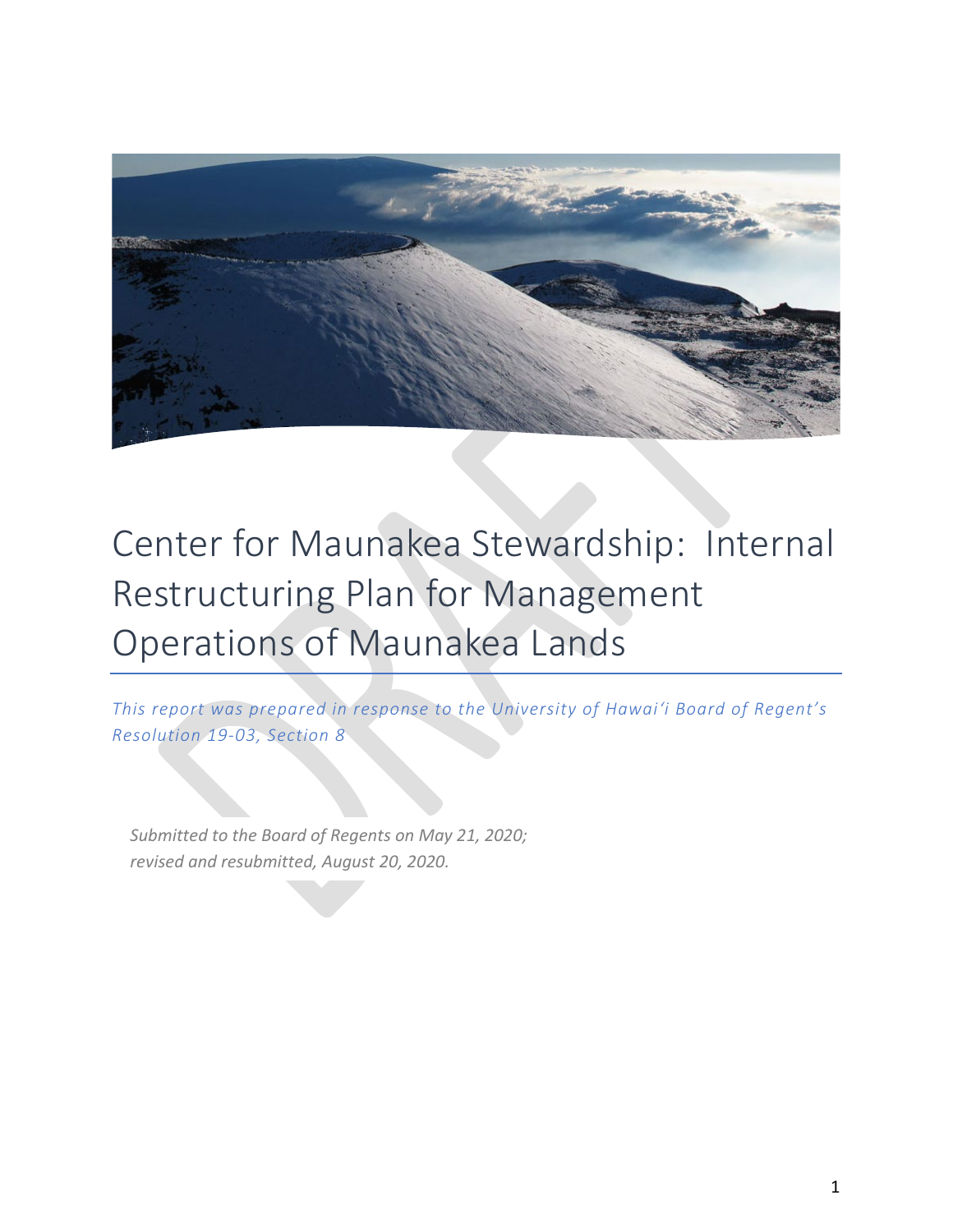## **Table of Contents**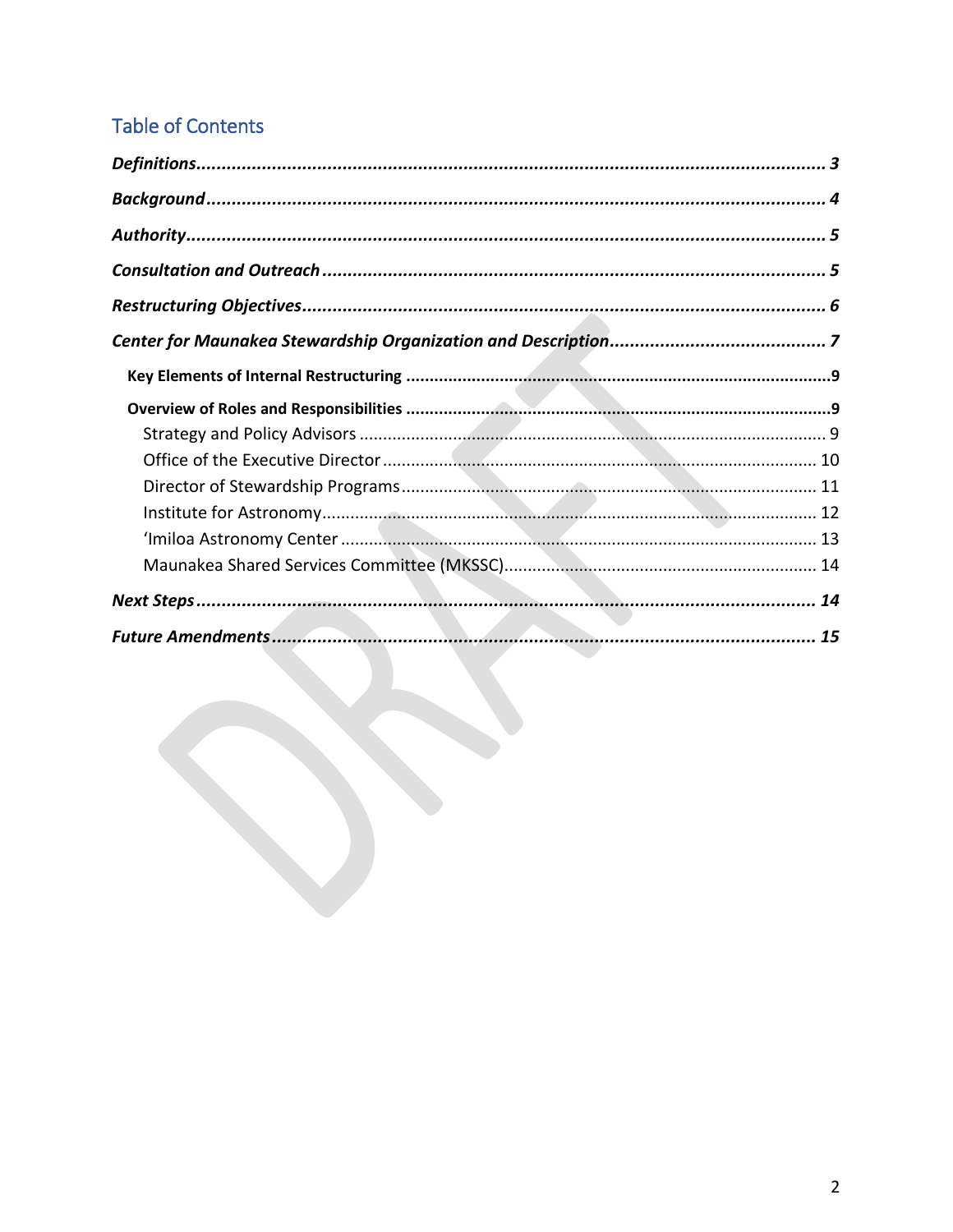## <span id="page-2-0"></span>**Definitions**

- **AR**  Hawaiʻi Administrative Rules chapter 20-26, *Public and Commercial Activities on Mauna Kea Lands*
- **BOR** UH Board of Regents
- **CMP**  *Mauna Kea Comprehensive Management Plan* (2009)
- **CMS**  Center for Maunakea Stewardship
- **DSP**  Director of Stewardship Programs
- **DLNR**  Department of Land and Natural Resources
- **EC** Environment Committee
- **HP** Hale Pōhaku
- **IfA** Institute for Astronomy
- **ʻImiloa** ʻImiloa Astronomy Center
- **JCMT** James Clerk Maxwell Telescope
- **KKM** Kahu Kū Mauna
- **"Maunakea Lands" or "Mauna Kea Lands"** as defined under section 304A-1901, Hawaiʻi

Revised Statutes

- **MKMB** Maunakea Management Board
- **MKO** Maunakea Observatories
- **MKSS** Maunakea Support Services
- **MP**  *Mauna Kea Science Reserve Master Plan* (2000)
- **NELHA**  Natural Energy Laboratory of Hawaiʻi Authority
- **OED**  Office of the Executive Director
- **OMKM** Office of Maunakea Management
- **NELHA** Natural Energy of Hawaiʻi Authority
- **NSF** National Science Foundation
- **TIO**  Thirty Meter Telescope International Observatory
- **UH** University of Hawaiʻi
- **UHH** University of Hawaiʻi at Hilo
- **UHM** University of Hawaiʻi at Mānoa
- **UKIRT** United Kingdom Infra-Red Telescope
- **RCUH** Research Corporation of UH
- **VIS**  Maunakea Visitor Information Station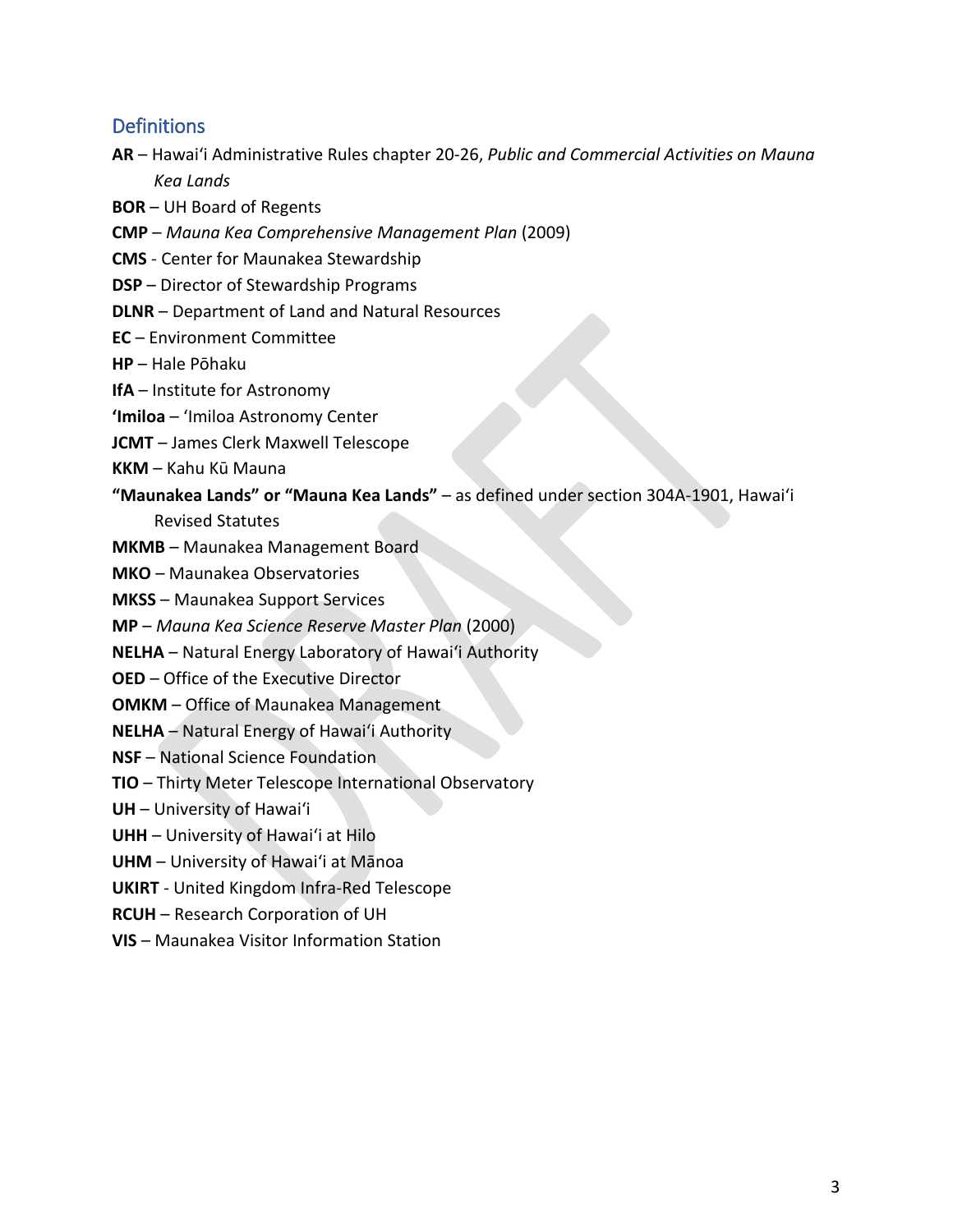## <span id="page-3-0"></span>**Background**

At its regular meeting on April 16, 2020, Dr. Greg Chun, Executive Director of Maunakea Stewardship, presented the BOR with a status update on items relating to Maunakea management according to its Resolution 19-03. Dr. Chun shared his findings and conclusions, based in part on consultation and outreach with stakeholders and public land managers, on how to improve management of Maunakea and more effectively receive and address concerns raised by diverse and sometimes competing interests of the various Maunakea stakeholders. After discussion among the regents, Chair Kudo stated that, given the language in the Resolution, the proposed internal management restructuring plan would be placed on the agenda for regents' approval at the next BOR meeting in May.

For its regular meeting on May 21, 2020, the BOR placed the following item on its agenda: "Approval of Maunakea Management Restructuring Plan." Before that meeting, a previous version of this plan was submitted to the BOR for its consideration. The plan was based on the consultation and outreach described in the below section. The BOR received several individual testimonies in writing, in addition to hundreds of form testimony based on an online petition. After a presentation by Dr. Chun on the extensive outreach and consultation that resulted in the plan and a brief discussion among the regents, the matter was deferred.

At its regular meeting on June 18, 2020, Chair Kudo stated the following as recorded in the minutes:

Prior to commencing with the committee and affiliate reports, Chair Kudo announced that the initial reason for holding a board meeting in June was to continue discussions and consider taking action on an internal Maunakea management restructuring plan (Plan) that addressed the administrative, organizational, and internal restructuring of the various entities of the university that currently are in existence and have oversight and management responsibilities for Maunakea. However, in recent weeks, the board has been in receipt of communications from the Maunakea Management Board (MKMB) and Kahu Kū Mauna requesting additional time for consultation on the Plan. After meeting with MKMB and Kahu Kū Mauna, it was decided that an additional 60 days would be provided for increased consultation with the administration on the Plan.

This plan includes amendments to the plan submitted to the BOR on May 21, 2020. It includes consideration of the public testimony addressing this restructuring plan, the discussions by the regents at the previous three BOR meetings, and additional input received after the May 21, 2020 BOR meeting.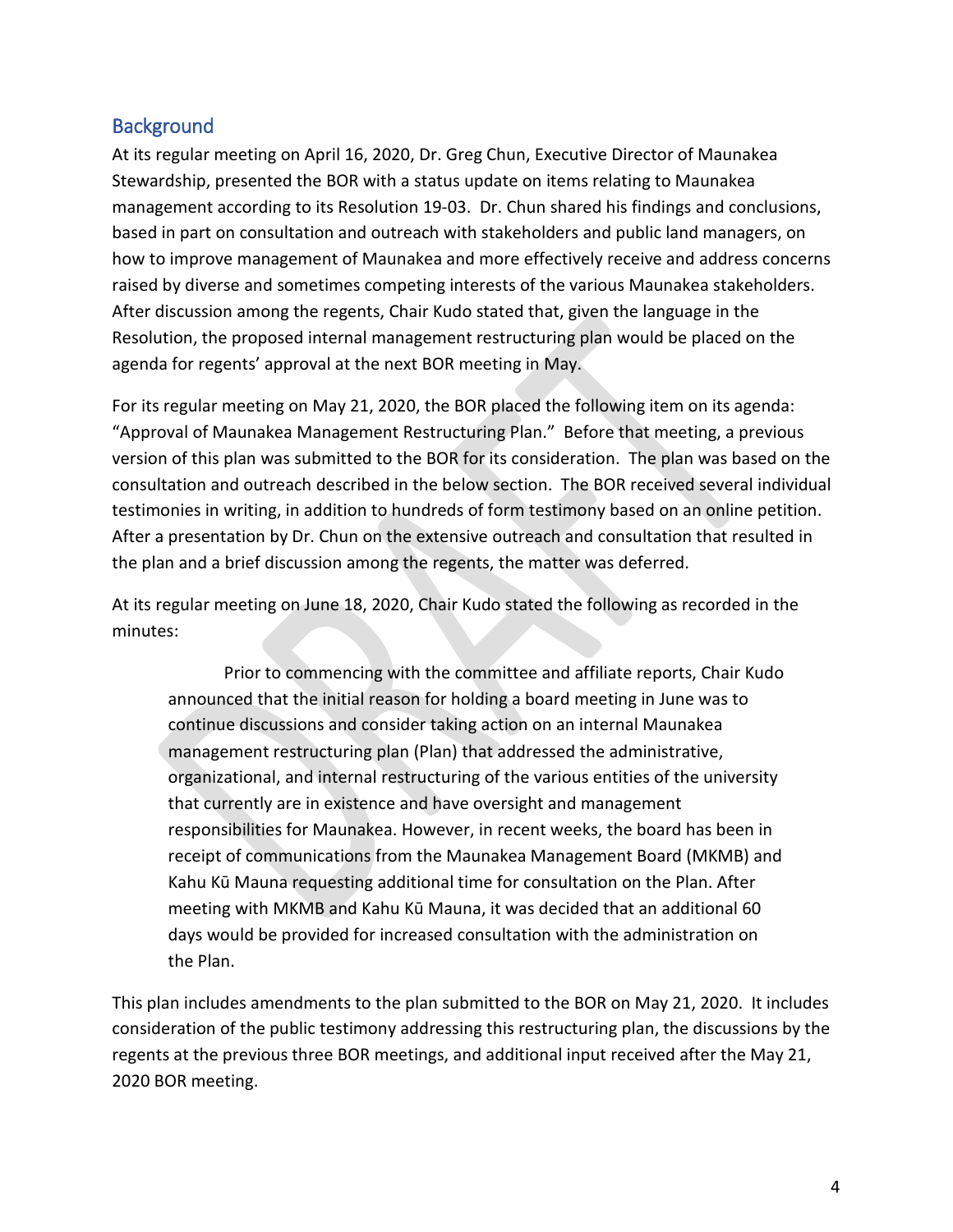## <span id="page-4-0"></span>Authority

This document was prepared pursuant to Resolution 19-03, section 8, adopted by the BOR, on November 6, 2019. Section 8, provides as follows:

Following consultation with the Maunakea Management Board, Kahu Kū Mauna, ʻImiloa Astronomy Center, existing Maunakea Observatories, and other community stakeholders, a reorganization and restructuring plan shall be presented to the Board of Regents as to all advisory, operating, and funding bodies involved in the management of Maunakea by April 2020. The purpose of the plan is to improve operations and management and make it more efficient, effective, and transparent. The analysis will include consultation with the Maunakea Management Board, Kahu Kū Mauna, and appropriate members of the Hawaii Island community. The reorganization and restructuring plan shall be embodied into a governance document that is approved by the Board of Regents.

## <span id="page-4-1"></span>Consultation and Outreach

For this plan, consultation and outreach was the process by which formal and informal discussions were conducted with various stakeholders. This process included (i) presenting concepts and drafts to stakeholders, (ii) listening to feedback, and (iii) incorporating feedback from these discussions into the plan as appropriate. This process occurred between November 6, 2019 (when the BOR passed Resolution 19-03), and April 16, 2020 (when the plan was first presented to the BOR). Comments and input received from this process cumulatively informed and shaped this document.

The executive director of Maunakea stewardship, with the support of UH staff and external consultants, discussed provisions of this plan and presented drafts to various stakeholders before presenting this document to the BOR. Consultation included meeting with the following:

- Maunakea Management Board
- Kahu Kū Mauna
- ʻImiloa Astronomy Center
- **Existing Maunakea Observatories (individual and group)**
- **MKSS Staff**
- **OMKM Staff**
- **Interested Legislators**
- **Congressional Staff**
- Governor's Office and Cabinet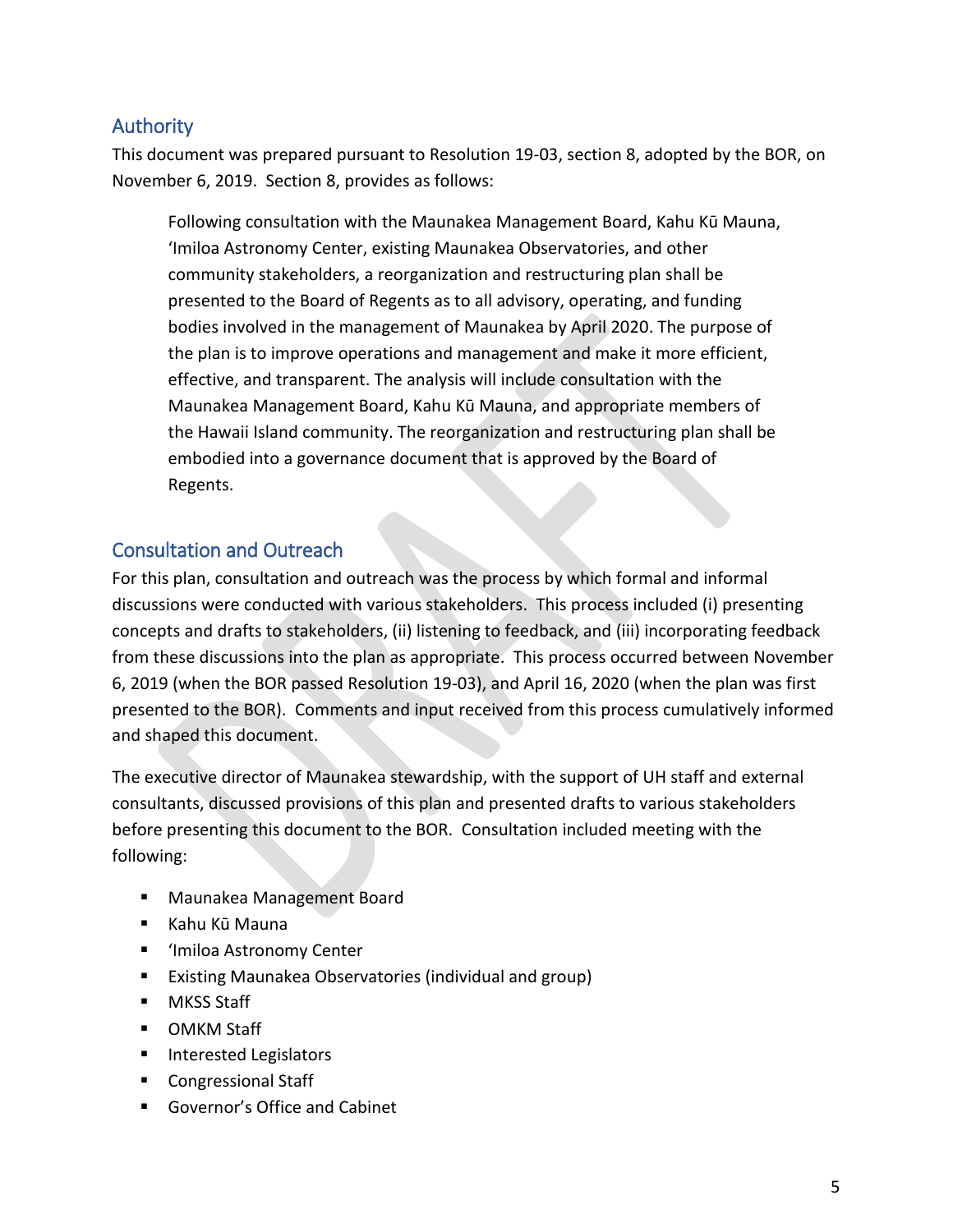- Governor's Land Authorization Working Group (DLNR, NSF, UH, Governor's representative)
- TIO Board of Governors
- Pūkoa Council
- Kūali'i Council
- Maunakea Kiaʻi (through a third-party; kiaʻi did not respond to our direct outreach)

In addition, our analysis incorporated lessons learned and feedback from past State and internal audits, testimony received during a multitude of public meetings UH held over the years, contested case proceedings involving Maunakea, and information gathered through desktop research looking at other models of management within State government. We also conducted interviews with the State Office of Planning, DLNR, and NELHA.

Consultation should not be interpreted as agreement or concurrence with all aspects of this proposal by the groups, organizations, or persons consulted. The feedback received from stakeholders represent various perspectives and came at different points in the plan's development, sequentially adding to our understanding of how to improve internal processes related to management. The feedback served to identify the diverse issues, interests, and concerns among various stakeholders on how management could or should be organized when dealing with public lands. The plan evolved as we received new information and ideas and the input received collectively informed the final product reflecting what we learned.

## <span id="page-5-0"></span>Restructuring Objectives

Based on our review and the feedback we received, the primary issues regarding UH's current management are: (1) lack of trust in decision-making; (2) UH's regulatory, stewardship, and advocacy roles create confusion and perceived conflicts-of-interest; (3) given the current reporting lines of our management units, authority and responsibility are not always clear leading to concerns about transparency; and (4) these independent reporting lines create differences in priorities between management units.

The following objectives for the internal restructuring plan were identified to address the above concerns:

- **IMPROVE TRANST 19 IMPROVE AND IMPLE 19** Improve transparency and lines of accountability
- **•** Organize UH functions around mission-critical activities
- **EXT** Clarify UH's regulatory, stewardship, and advocacy roles by separating those functions in our organization
- **E** Leverage and optimize existing networks and partnerships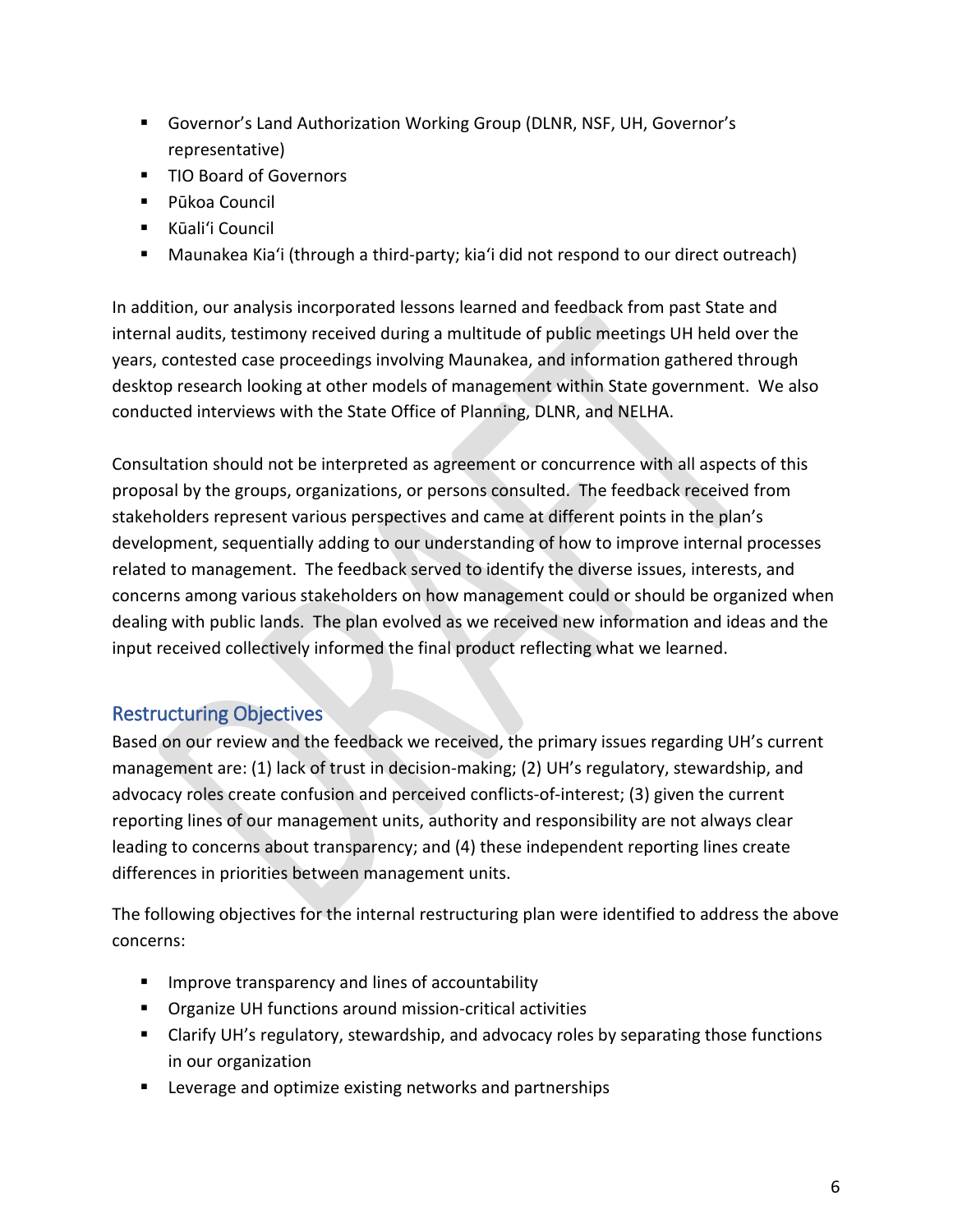- Broaden, diversify, and elevate stakeholder input into decision-making
- Maintain governance continuity and minimize disruption as much as possible

## <span id="page-6-0"></span>Center for Maunakea Stewardship Organization and Description

This section describes the creation of the CMS, which aligns existing units with the restructuring objectives identified in the previous section.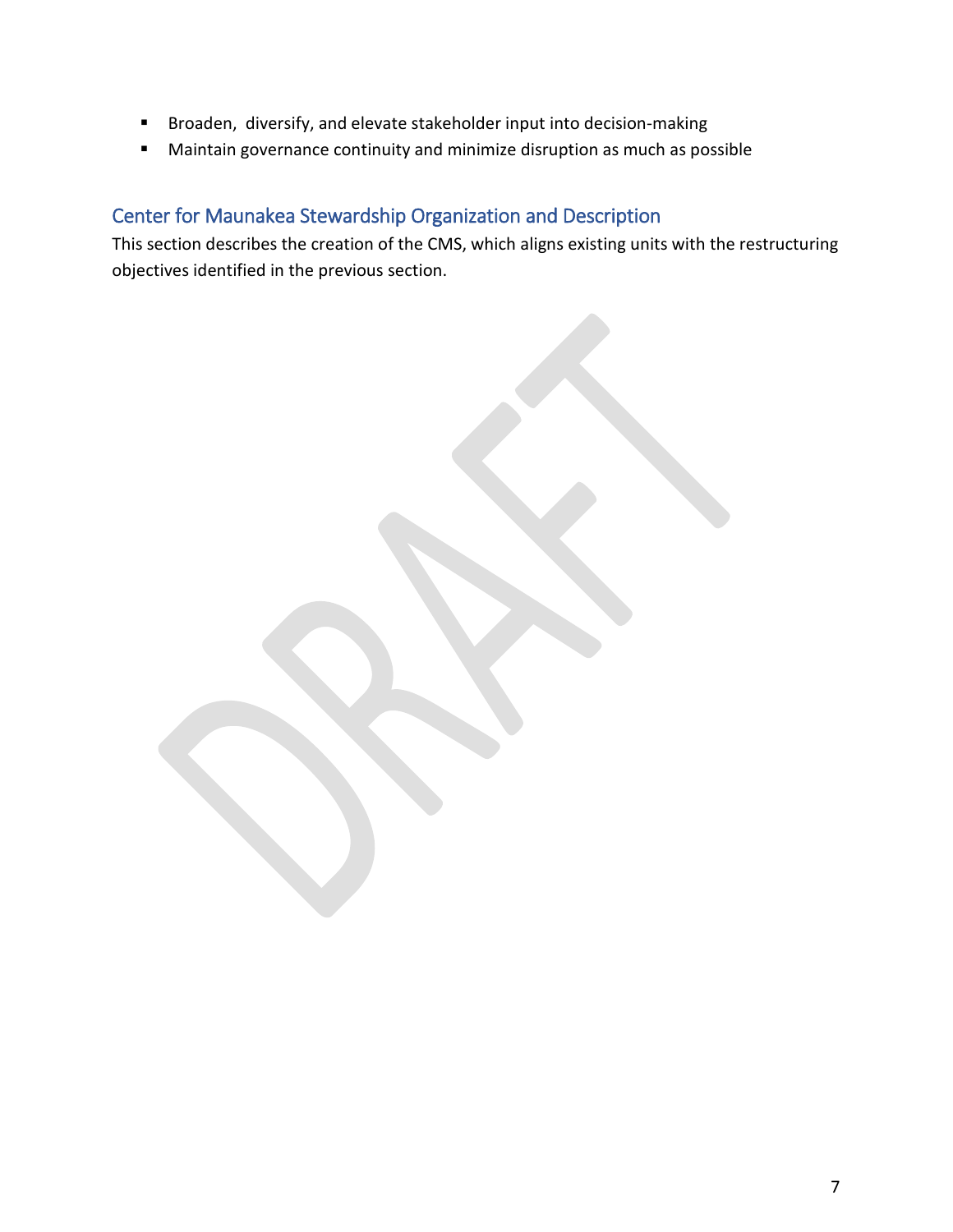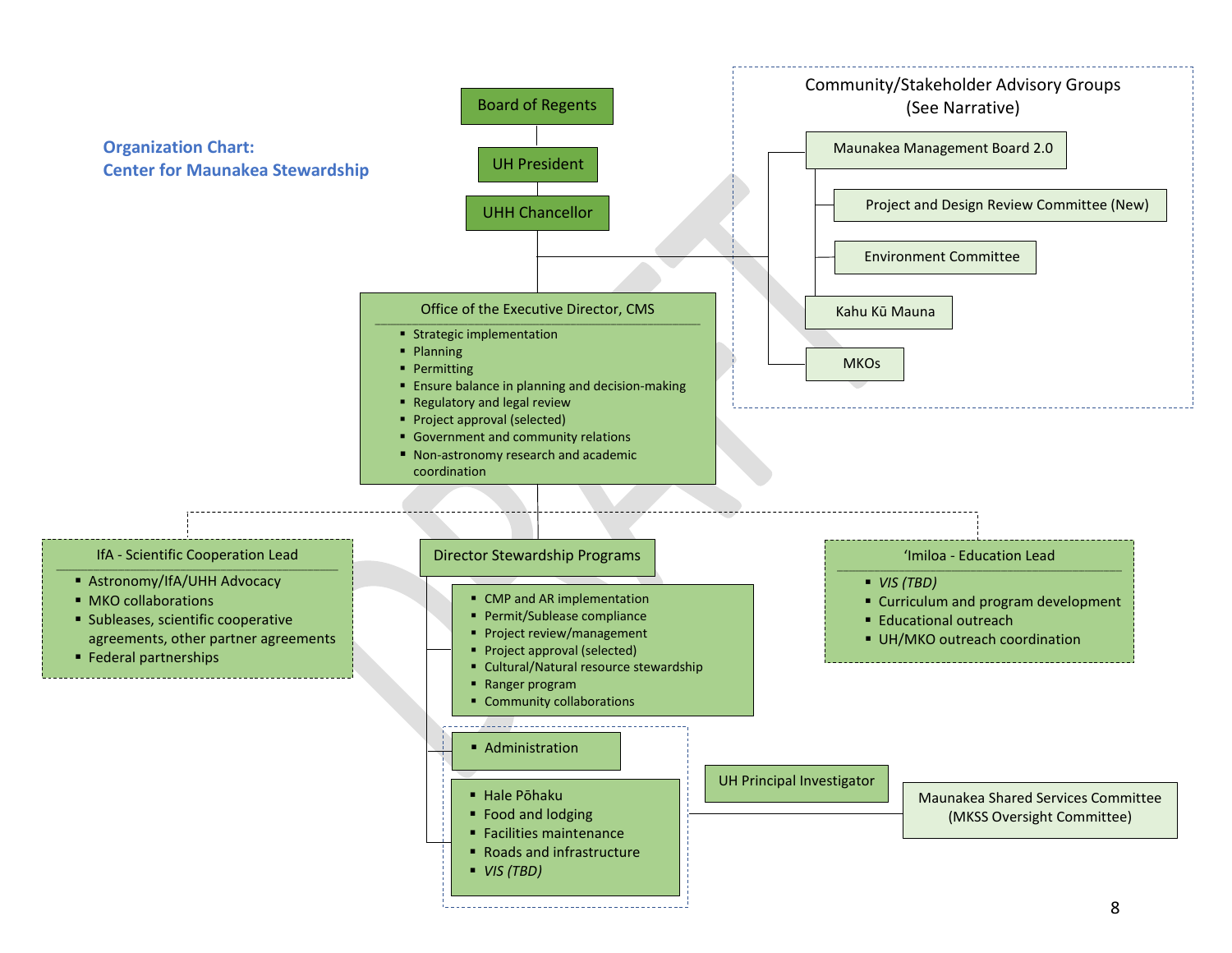## <span id="page-8-0"></span>Key Elements of Internal Restructuring

Restructuring activity will include the following elements to be completed by July 1, 2020:

- Rename to CMS
- Centralize leadership under the Office of the Executive Director
- **Organize around mission-central activities.**
- **D** Optimize existing UH and MKO resources, competencies, and relationships through collaborations and networks.
- Reformulate how MKMB, KKM, and the EC are comprised to improve stakeholder representation, including:
	- o Establish MKO Director Committee
	- o Integrate advisory groups into strategic planning and policy discussions

## <span id="page-8-1"></span>Overview of Roles and Responsibilities

This section discusses in greater detail the roles and responsibilities of the various entities and units depicted in the proposed restructuring.

## <span id="page-8-2"></span>Strategy and Policy Advisors

## General Responsibility

With the adoption of the 2000 MP and the formation of UH's current management structure, community input into decision-making was formalized with the creation of the MKMB, KKM, and the EC.

The goal of this restructuring is to refresh those groups by broadening their representation and elevating their engagement in policy and strategy discussions, particularly on matters that are of high interest and importance to the community and key stakeholders.

## **Functions**

Our current advisory bodies include MKMB, KKM, and EC.

This proposal increases membership of the MKMB from seven (7) to nine (9) members to broaden community input into University decision-making and prioritizes the policy advisement role of the MKMB. Under this restructuring, certain positions are formalized as ex-officio members to the MKMB. These include the respective Chairs of KKM and the newly created Project and Design Review Committee (PDRC), an MKO representative, a representative of the Environment Committee (EC), and the CMS Executive Director. In addition to these five (5) exofficio members, there would be four (4) members selected from the community. Appointments to the MKMB would continue to be made by the UH BOR.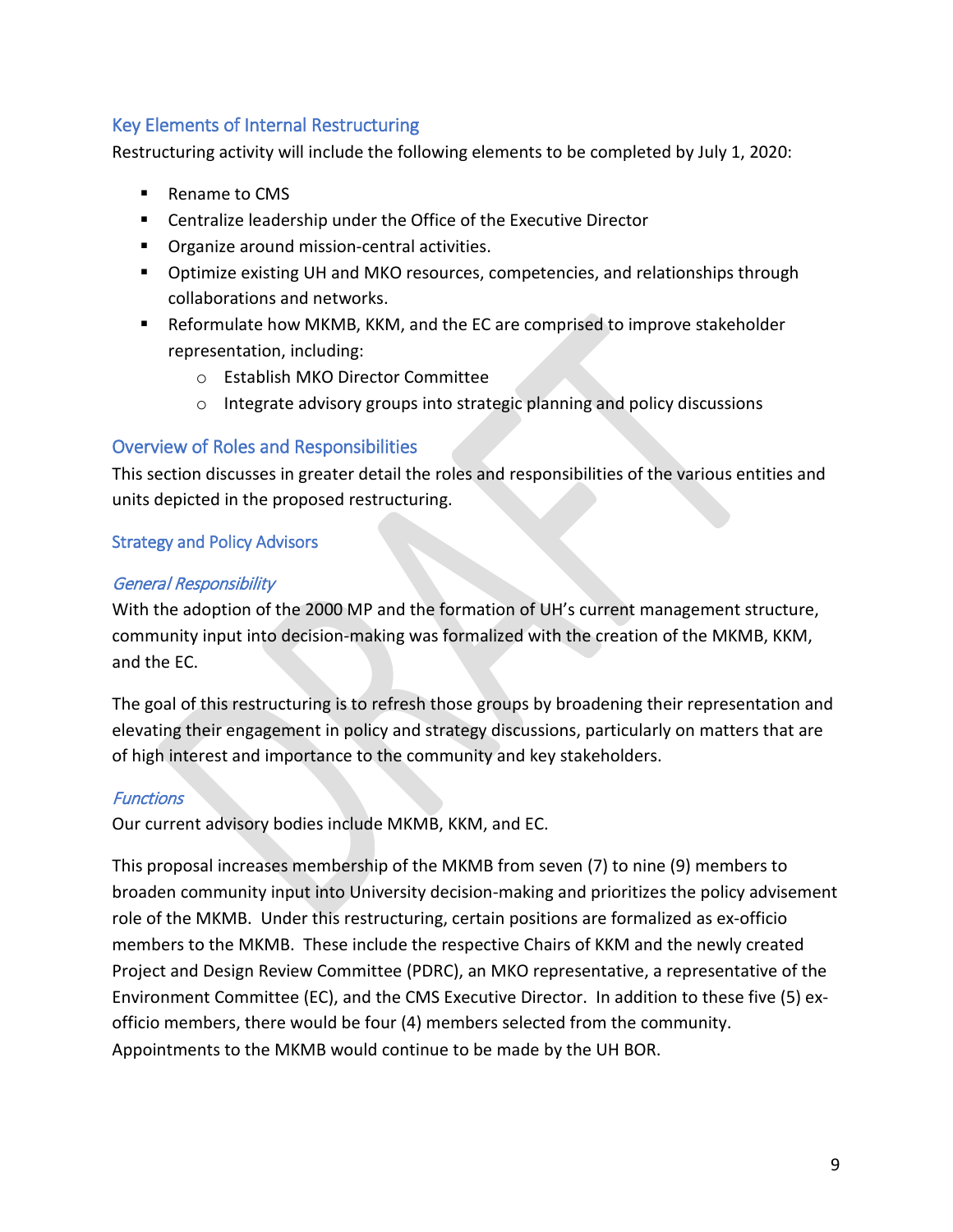Ex-officio non-voting members would include two representatives from the BOR and the UHH Chancellor.

The purpose of the newly created PDRC derives from the goal of prioritizing the work of the MKMB as policy advisors. The MKMB would continue to review and recommend approval of major projects and transactions. However, its role in reviewing lesser projects would be reduced with the creation of the PDRC, thus freeing MKMB up to focus on input and community engagement concerning broader policy and strategic issues relating to Maunakea. The role of the PDRC would be to conduct the detailed technical review of all projects for conformance with all approved plans and regulatory requirements, thus continuing to provide community input into these activities. Appointments to the PDRC would be confirmed by the MKMB.

These new roles would be achieved by a delegation of authority from MKMB through its bylaws and internal UH policy amendments. As is the case now, final project approvals would still be the responsibility of the BOR, UH President, UHH Chancellor, Executive Director, or Director of Stewardship Programs as determined by UH policy depending on the level and scope of the project or transaction.

The current structure and process for KKM and the EC would remain unchanged except for formalizing the role of the KKM Chair and an EC representative on the MKMB.

Regarding the MKOs, the restructuring recognizes a formal role for this important stakeholder group as part of our community advisory structure both as a body and through the MKMB. The MKOs would determine how they want to organize themselves and how they would want to be represented on the MKMB. UH would work with the MKOs to develop an agreed upon communication and consultation process. As described below, it is anticipated that the IfA will play a key role in formalizing this structure and process.

As vacancies on the MKMB, KKM, PDRC, and EC arise we will seek to diversify committee membership and representation to ensure we are reflecting the changing interests of the community. Further, committee charters and by-laws will be reviewed and amended as needed to clarify roles and responsibilities, reflecting the strategic nature of the input we seek from these bodies.

### <span id="page-9-0"></span>Office of the Executive Director

#### General Responsibility

OED directs the overall integration, coordination, and strategic implementation of the MP, CMP, and AR.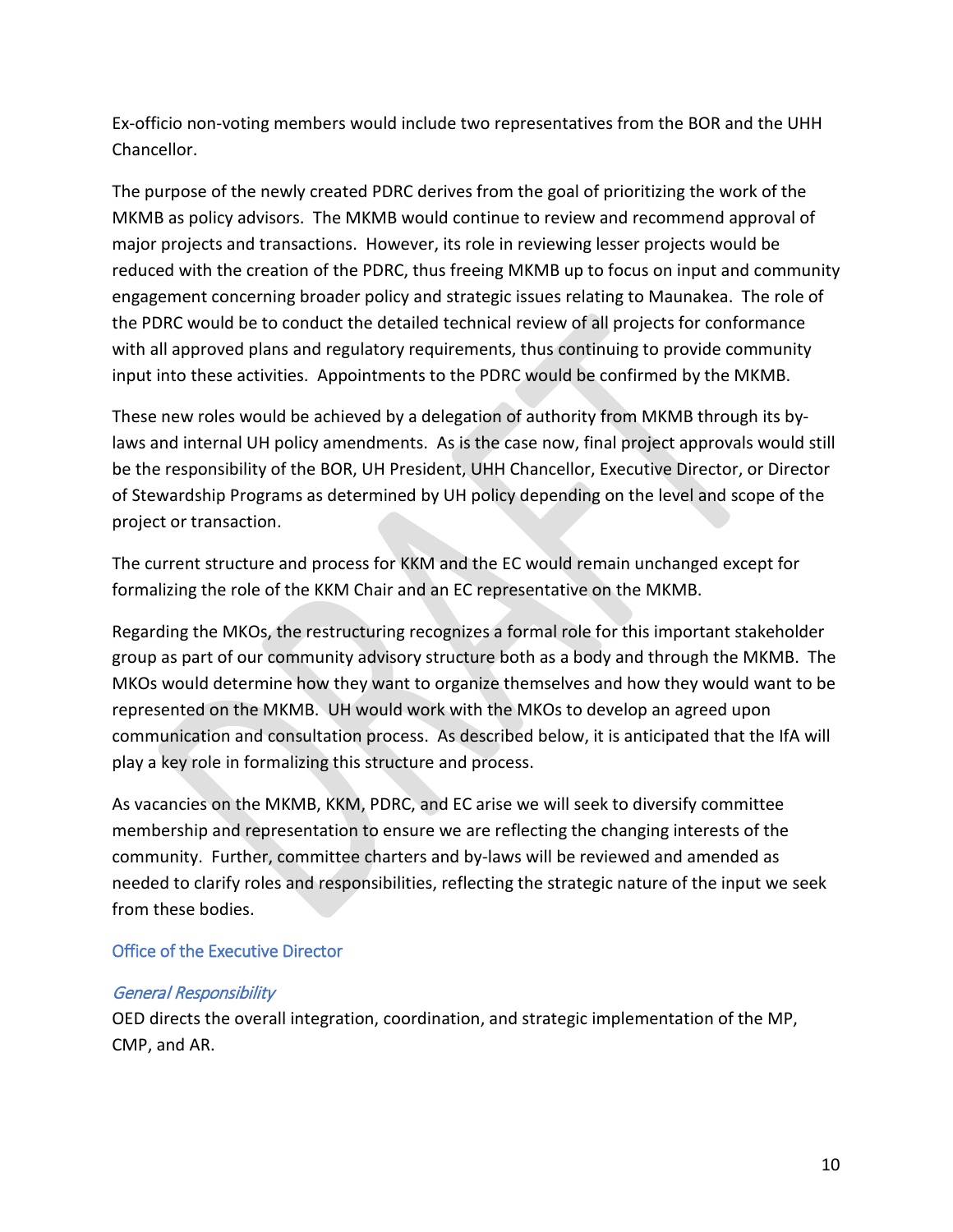OED provides leadership in building the internal and external partnerships required to engage and weave a cohesive, collaborative management network with stakeholders and the community.

## **Functions**

- **Policy and strategy implementation**
- **Planning**
- **Permitting**
- As the manager of environmentally unique and culturally significant public lands, develop and manage decision processes to ensure the balancing of values that UH is obligated to weigh.
- **Provide internal management review to ensure legal and regulatory compliance.**
- **Project approval (minimal impact and/or minor) as appropriate.**
- Government and community relations.
- Non-astronomy research and academic program coordination.

## <span id="page-10-0"></span>Director of Stewardship Programs

## General Responsibility

The DSP implements programmatic and operational functions required to fulfill UH's Maunakea stewardship responsibilities.

A newly created DSP would lead all CMS stewardship functions and programs. As depicted in the organizational chart, there is a natural clustering of OMKM and MKSS functions to be integrated in this functional unit. However, the DSP who would be responsible for developing and implementing the final restructuring and integration of current OMKM and MKSS functions.

The DSP is a direct report to the executive director and is a key member of the CMS management team. This unit serves as the operational and implementation arm of the policy, strategy, programmatic, and stakeholder/community engagement responsibilities of the CMS.

Key to the operation of this unit is the MKOs who fund critical stewardship activities provided by MKSS. Currently, the primary vehicle for decision-making on budget and certain operational matters occurs through the MKSS Oversight Committee (MKSSOC) with IfA serving as Principal Investigator (PI) overseeing implementation. The proposed restructuring would rename the MKSSOC to the Maunakea Shared Services Committee with the OED serving as PI and IfA serving as Co-PI.

## **Functions**

- CMP implementation
- Administrative and fiscal management services to support the CMS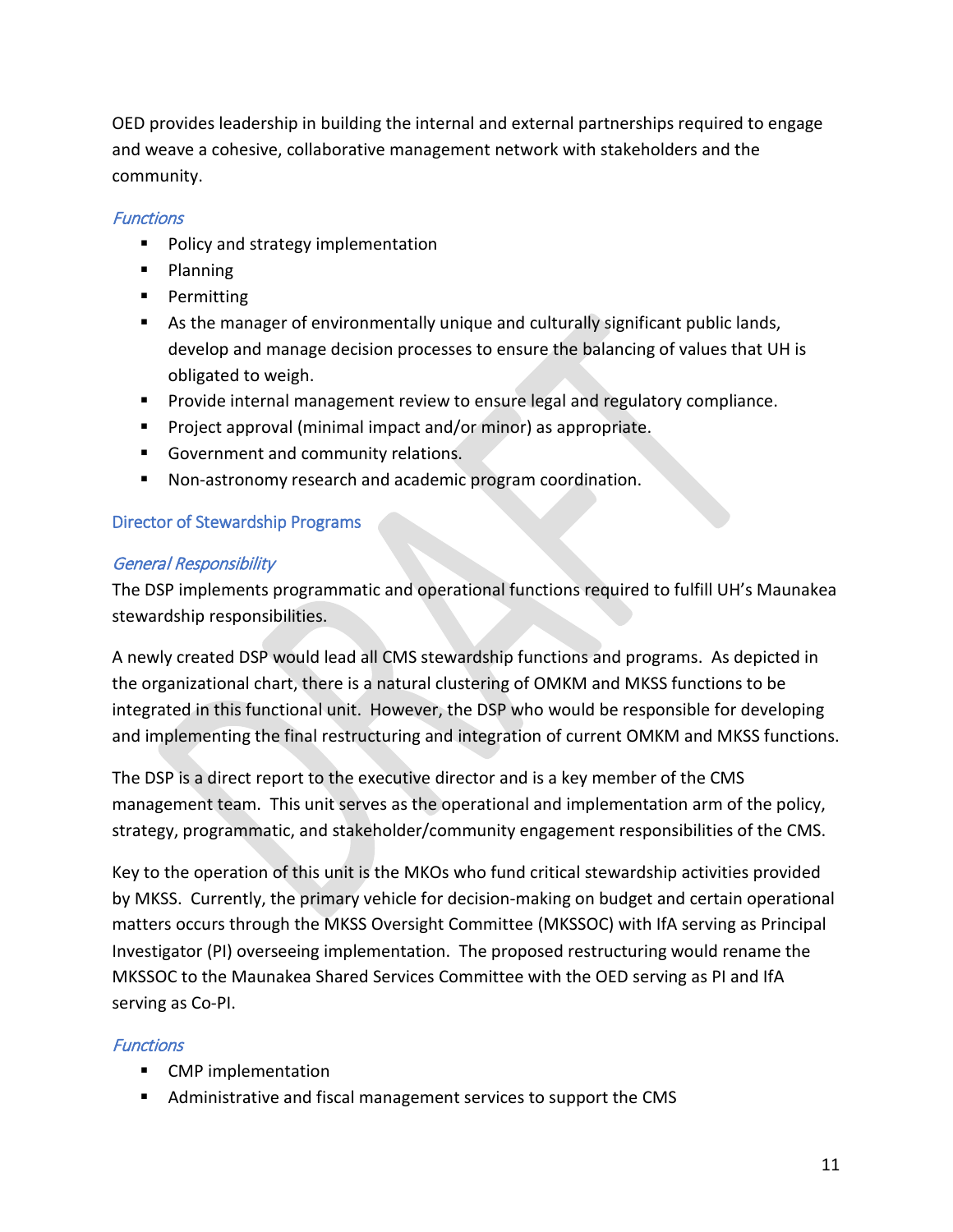- Enforcement of plans, permits, leases, AR, and other relevant UH policies
- **Project approval (minimal impact/minor) as appropriate**
- **Development and implementation of all cultural/natural resource management** programs, including current community outreach and potential future resource management collaborations with community stakeholders
- **HP operations, facility maintenance, and infrastructure maintenance**
- Ranger program
- VIS operations Given current resource constraints, 'Imiloa will provide content/program development expertise to support the expansion of educational activities at the VIS and HP. They will also support staff training of VIS personnel. As resources permit, responsibility for VIS operations would gradually be assumed by ʻImiloa.

## <span id="page-11-0"></span>Institute for Astronomy

### General Responsibility

The IfA is a world leader in astronomy research and training.

This leadership is the result of the State's commitment to astronomy on Maunakea in conjunction with strong scientific partnerships with Federal agencies and each of the existing MKOs.

Cultivating these relationships is critical to maintaining a sustainable research enterprise for the State, and the IfA is the natural UH unit to lead these efforts in coordination with the OED.

### **Functions**

As an organized research unit at UHM, IfA maintains its administrative and programmatic independence in this management structure and does not formally report to the CMS.

The IfA Director, serving as the Scientific Cooperation Lead, is a key member of the CMS management team. The IfA would provide strategic leadership of the following functions and activities on behalf of the CMS and UH:

- Establish and maintain a process for ongoing communication and consultation with the MKOs, especially as it pertains to policy, strategy, and applicable operational matters.
- Advocacy for astronomy interests statewide, and for UH and the MKOs in particular
- **UH/MKO operational and programmatic collaborations**
- **Provide leadership in developing partner agreements for approval by the Executive** Director, UHH Chancellor, UH President, or BOR as appropriate based on organizational, legal, or delegated authority (e.g., cooperative agreements, subleases, fiscal agreements, etc.)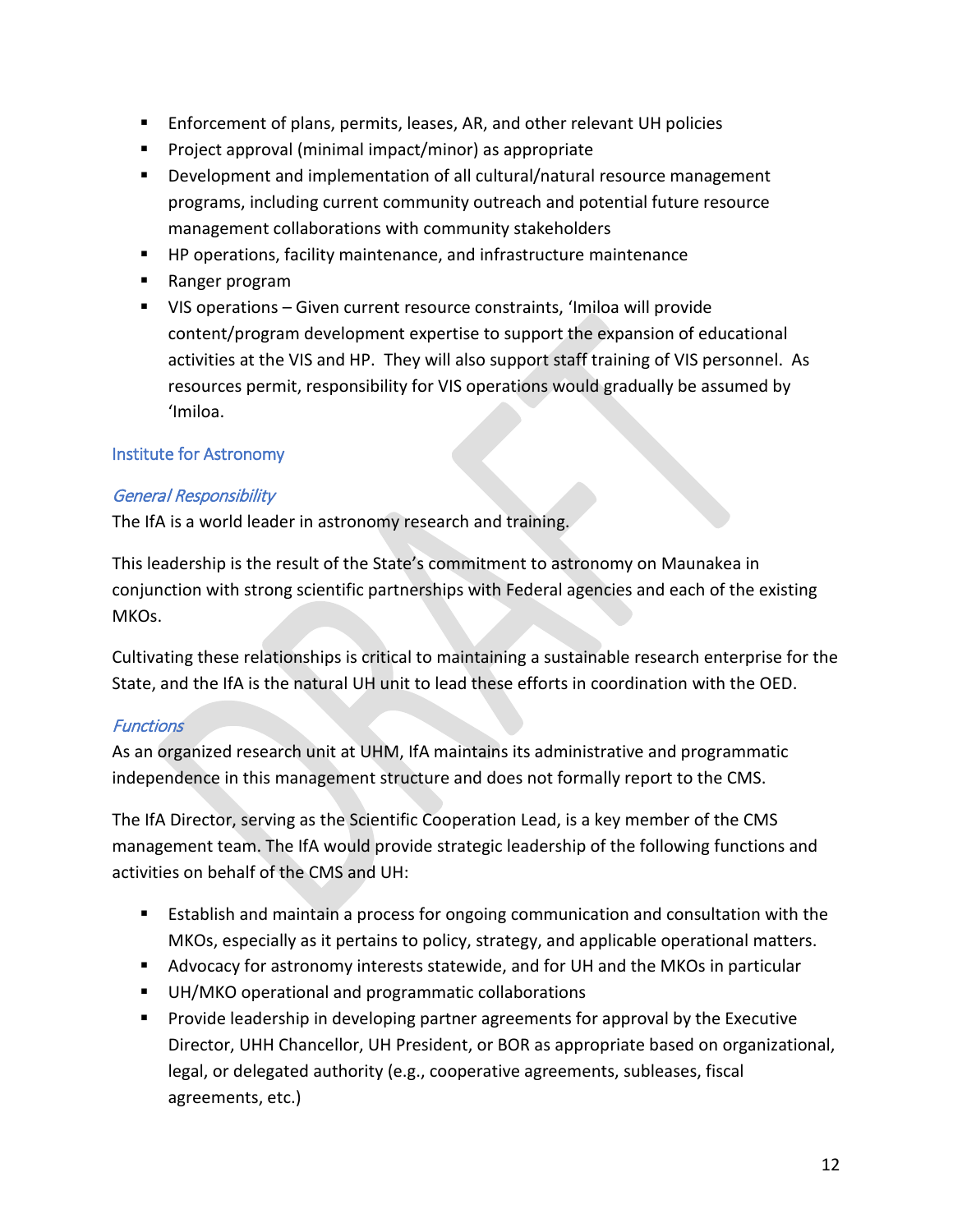Establish and maiantain key partnerships with federal agencies and international organizations.

## <span id="page-12-0"></span>'Imiloa Astronomy Center

### General Responsibility

'Imiloa's mission is to honor Maunakea by sharing Hawaiian culture and science to inspire exploration.

Their vision is to be a place of life-long learning where the power of Hawai'i's cultural traditions, its legacy of exploration, and the wonders of astronomy come together to provide inspiration and hope for generations.

'Imiloa has developed the expertise to create unique culture-based educational experiences for residents and visitors alike that is cross-disciplinary, multi-sensory, and which respond to community interests and needs. As such, they are ideally positioned to develop and provide cultural and educational programming in support of CMS's mission.

## **Functions**

As an educational unit at UH Hilo, 'Imiloa maintains its administrative and programmatic independence in this management structure and does not formally report to the CMS.

The Director of 'Imiloa, serving as the Cultural and Community Engagement Lead, is a key member of the CMS management team and would provide strategic leadership of the following functions and activities on behalf of the CMS and UH:

- VIS operations Given current resource constraints, 'Imiloa will provide content/program development expertise to support the expansion of educational activities at the VIS and HP. They will also support staff training of VIS personnel. As resources allow, responsibility for VIS operations would gradually be assumed by 'Imiloa.
- Develop and implement new, "high-touch" programs targeting resident and visitor groups using our HP and VIS facilities.
- Continue and expand support for CMS outreach through curriculum/program development that can be deployed across CMS functions.
- **IF In partnership with the MKOs, coordinate and conduct educational outreach on behalf** of astronomy and UH.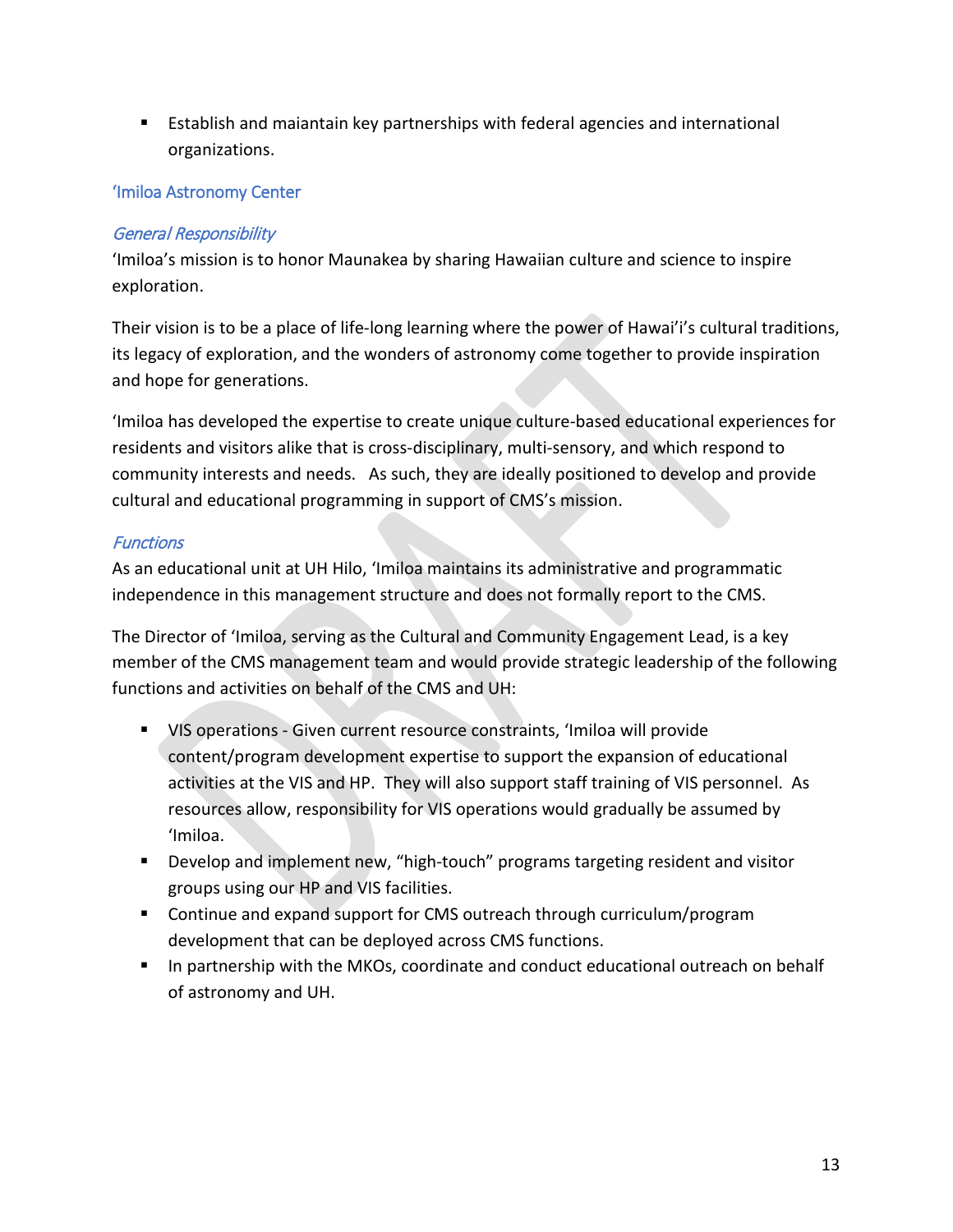#### <span id="page-13-0"></span>Maunakea Shared Services Committee (MKSSC)

#### General Responsibility

Formerly named the Maunakea Support Services Oversight Committee (MKSS-OC), the MKSSC retains its budget setting role for the expenditure of extramural funds the MKOs contribute to support HP and VIS operations and associated administrative functions. The MKSSC will also continue to provide input into operational policies and practices at HP and the VIS. However, since these specific functions (HP and VIS) operate under RCUH auspices UH, through its role as Principal Investigator (PI), continues to have an oversight role to ensure that these operations comply with RCUH and UH policy. The PI role will be shared between the IfA Director (or designee) and the CMS Executive Director.

In an effort to gain further efficiencies under this proposed restructuring, it is anticipated that administrative functions currently under MKSS would be extended to support Stewardship Program functions whose direct costs are currently covered through UH funds. Administrative services provided to support UH funded activities would be covered by UH through established chargeback procedures. This procedure is already in place with, for example, MKSS administrative services supporting our current Ranger operations and OMKM paying for those services based upon an established and agreed up allocation methodology. This same chargeback process would be followed as needed when VIS operations are eventually transitioned to 'Imiloa.

### <span id="page-13-1"></span>Next Steps

Given the University's economic and operational challenges as a result of the COVID-19 pandemic, current resource constraints will dictate the pace of implementation of this plan. In addition, as is being required for all UH operations we need to use the current environment as an opportunity to evaluate and improve our business systems and processes since work going forward is likely to be dramatically different. This plan serves as a framework or basic architecture of where we want to move organizationally but it is clear that getting there will need to be done in small concrete steps. It is also clear that implementation will necessarily need to be adaptive as we learn what can and cannot be done and in what timeframe. We will also need to adapt as we identify collaboration opportunities and alternative ways to share resources. Nonetheless, it is important that we have a vision of where we want to move, and this plan provides that direction. Having said this, in broad terms moving this plan forward will include the following near- and mid-term steps.

- Assess impacts of COVID 19 budgetary limitations, associated staffing restrictions, and personnel transitions and develop specific next steps based on these assessments.
- **Delegation of RCUH/MKSS principal investigator authority to ED.**